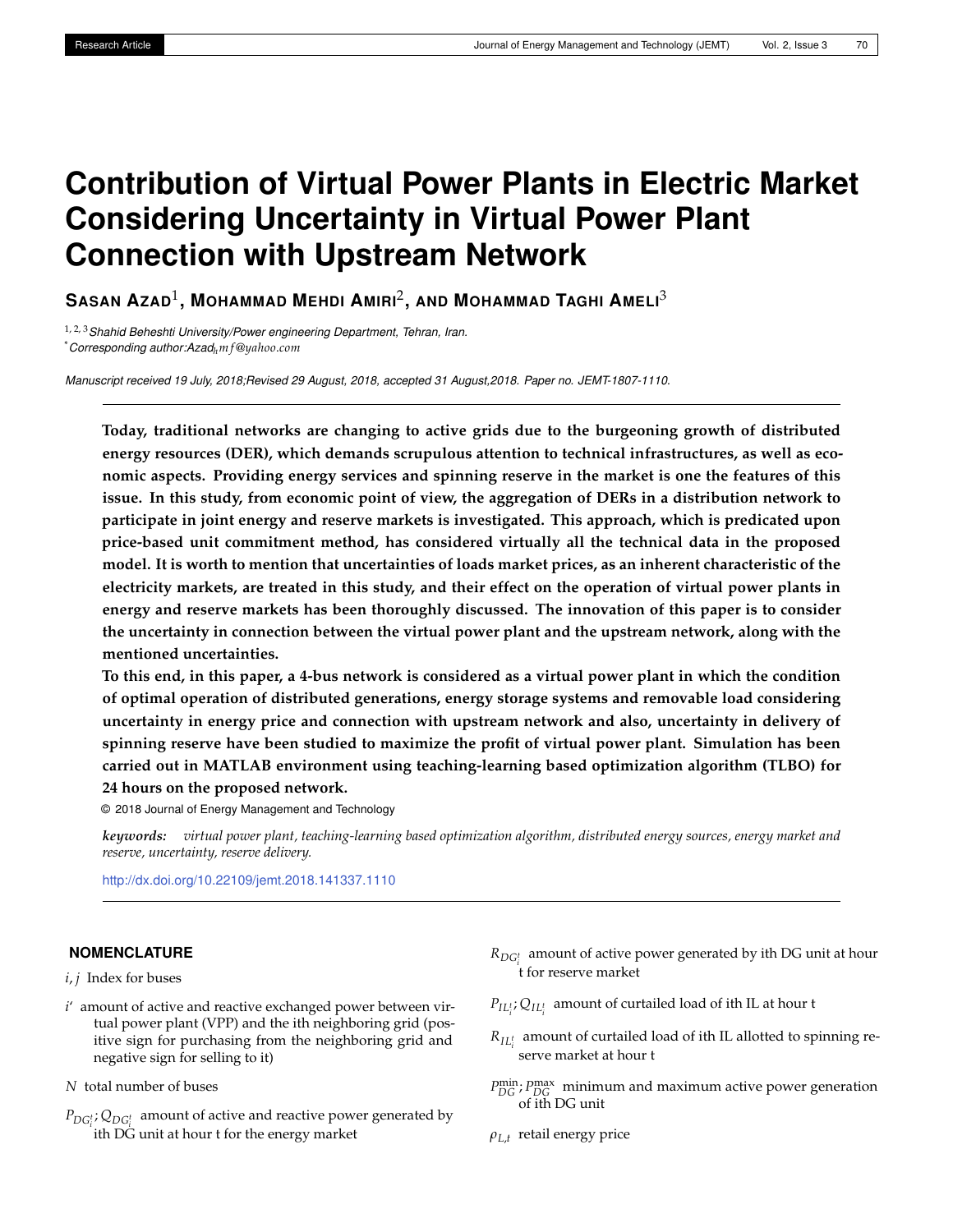*ηstr* efficiency of EES

 $P_{\text{int}_i^t}$ ;  $Q_{\text{int}_i^t}$  index for hours

- $P_{E_t}$ ;  $Q_{E_t}$  amount of active and reactive exchanged power between VPP and upstream network (positive sign for purchasing from the neighboring grid and negative sign for selling to it)
- $SUC_{DG_i^t}$ ;  $SDC_{DG_i^t}$  start up and shut down costs of ith DG unit
- *MUT<sup>i</sup>* ; *MDT<sup>i</sup>* minimum up time and minimum down time of ith DG unit
- *Pstr<sup>t</sup> i* amount of charged/discharged capacity of ith EES at hour t in kW (positive sign for charging state and negative sign for discharging state)
- *ρE*,*<sup>t</sup>* energy market price
- *ρR*,*<sup>t</sup>* spinning reserve market price
- $\rho_{{\rm int}_{i}^{t}}$  price of power exchange with neighboring grid
- *rt* probability of reserve delivery
- $R_i^{up}$ ,  $R_i^{Down}$  ramp-up and ramp-down rate of ith DG unit

# **1. INTRODUCTION**

In recent decades, according to restructuring in electric industry, energy generation systems in power system have tended from centralized generation in great power plants to small scale generation in distribution networks and using distributed energy resources (DER) such as distributed generation and energy storage systems. In order to implementation of DERs and improve their presence in electric markets, the idea of virtual power plant has been proposed and used by many researchers. Virtual power plant is an economical-technical and practical structure which interconnects distributed generation and consumption sources in a way that virtual power plant operator would be able to manipulate DERs [\[1\]](#page-7-0). Virtual power plant provides the capability of presence in energy markets and spinning reserve in an economical and reliable way in order to gain maximum profit through integration of various DERs at network level and propose a flexible operational profile [\[2\]](#page-7-1). In this regard, in [\[3\]](#page-7-2) optimal operation of a virtual power plant consist of several CHP units based on the decentralized control strategy has been provided. In [\[4\]](#page-7-3) a plan to response to new demand has been proposed which can be applied in the area of virtual power plants to contribute in electric market. In [\[5\]](#page-7-4), DERs integration has been carried out using units contribution per base price and optimal purchase proposals has been obtained in electric and spinning reserve markets. In [\[6\]](#page-7-5) the strategy of optimal proposals for virtual power plant has been discussed. In [\[7\]](#page-7-6), the virtual power plant speculation has been studied in energy market and extra service of spinning reserve in which if virtual power plant is connected to network in more than one point, in order to reduce operational expenses and increase profit, more exports and less imports will be done from the point which price forecast is more expensive and also less exports and more imports will be done from the point which is less expensive. The problem of optimal proposal strategy of a virtual power plant consist of wind farm, photovoltaic power plant and a gas power plant has been provided in [\[8\]](#page-7-7). This problem has been formulated as a complexinteger number linear planning and consist of long term bilateral

contracts with regard to virtual power plant contribution in DA market. Virtual power plant in [\[9\]](#page-7-8), starts to planning energy storage systems and price proposal in the market according to the amount of available wind and forecasted real time prices.

Since price based generation planning is a suitable method for proposing a virtual power plant to participate in the energy market and spinning reserve, in this paper, considering the uncertainty of VPP connection with the upstream network and the uncertainty of the delivery of spinning reserve that not mentioned in [\[11\]](#page-7-9), It has been trying to bring the results as well as the profit from energy sales by the virtual power plant closer to reality.

In the section 2 of this paper, the problem is proposed and explained, in section 3 modelling of uncertainties used in the study is discussed, in section 4 discussion and simulation results for three different scenario are explained and finally in section 5 overall conclusion is provided.

# **2. PROBLEM DESCRIPTION**

Please use automatic hyphenation and check your spelling. Additionally, be sure your sentences are complete and that there is continuity within your paragraphs. Check the numbering of your graphics and make sure that all appropriate references are included.

# **A. Operation Costs of Virtual Power Plants**

DG operation cost has been shown in equation [\(1\)](#page-1-0):

<span id="page-1-0"></span>
$$
C(P_{DG}) = \alpha \times P_{DG}^2 + \beta \times P_{DG} + \gamma \tag{1}
$$

In which *α*, *β* and  $\gamma$  are operation cost coefficients [\[12\]](#page-7-10). Equation [\(2\)](#page-1-1) shows storage systems operation cost:

<span id="page-1-1"></span>
$$
C(P_{str}) = (0.1 \times P_{str}) + 0.35
$$
 (2)

Load shedding cost is as follow:

$$
C(p_{IL}) = \alpha_{IL} \times P_{IL}^2 + \beta_{IL} \times P_{IL}
$$
 (3)

In which *α* and *β* are load shedding penalty coefficients [\[13\]](#page-7-11).

# **B. Objective Function**

The objective function of proposal problem has been shown in [\(4\)](#page-1-2) considering uncertainties in order to maximize VPP benefit which means revenues subtract from costs. Costs has been explained in the last section but revenues are due to presence in energy and spinning reserve market and also the revenue of supply retail loads [\[11\]](#page-7-9).

<span id="page-1-2"></span>*Benefit* = 
$$
-\sum_{t=1}^{24} \rho_{E,t} \times E_t + \sum_{i=1}^{No_{tie}} \sum_{t=1}^{24} \rho_{int_i^t} \times P_{int_i^t}
$$
  
+  $\sum_{t=1}^{24} [r_t \cdot (\rho_{E,t} + \rho_{R,t}) + (1 - r_t) \cdot \rho_{R,t}] R_t + \sum_{t=1}^{24} \rho_{L,t} \times P_{Load}$   
-  $\sum_{i=1}^{No_{DC}} \sum_{t=1}^{24} [r_t \cdot C (P_{DG_i^t} + R_{DG_i^t}) + (1 - r_t) \cdot C (P_{DG_i^t}) I_t]$   
-  $\sum_{i=1}^{No_{DC}} \sum_{t=1}^{24} [SUC_{DG_i^t} + SDC_{DG_i^t}]$   
-  $\sum_{i=1}^{No_{cut}} \sum_{t=1}^{24} r_t \cdot C (P_{IL_i^t} + R_{IL_i^t}) + (1 - r_t) \cdot C (P_{IL_i^t}).L_t$  (4)

In which *ρE*,*<sup>t</sup>* , *ρR*,*<sup>t</sup>* and *ρL*,*<sup>t</sup>* are price in energy market, reserve market and retail market respectively. *Et* is exchanging power with upstream network*,*  $R_t$  is equal to sum of removable loads power and DG for reserve market in the *tth* hour and *r<sup>t</sup>* is the possibility of reserve delivery in *tth* hour. *PIL* and *RIL* are the amount of disconnected load and disconnected load to deliver to reserve market in each hour respectively.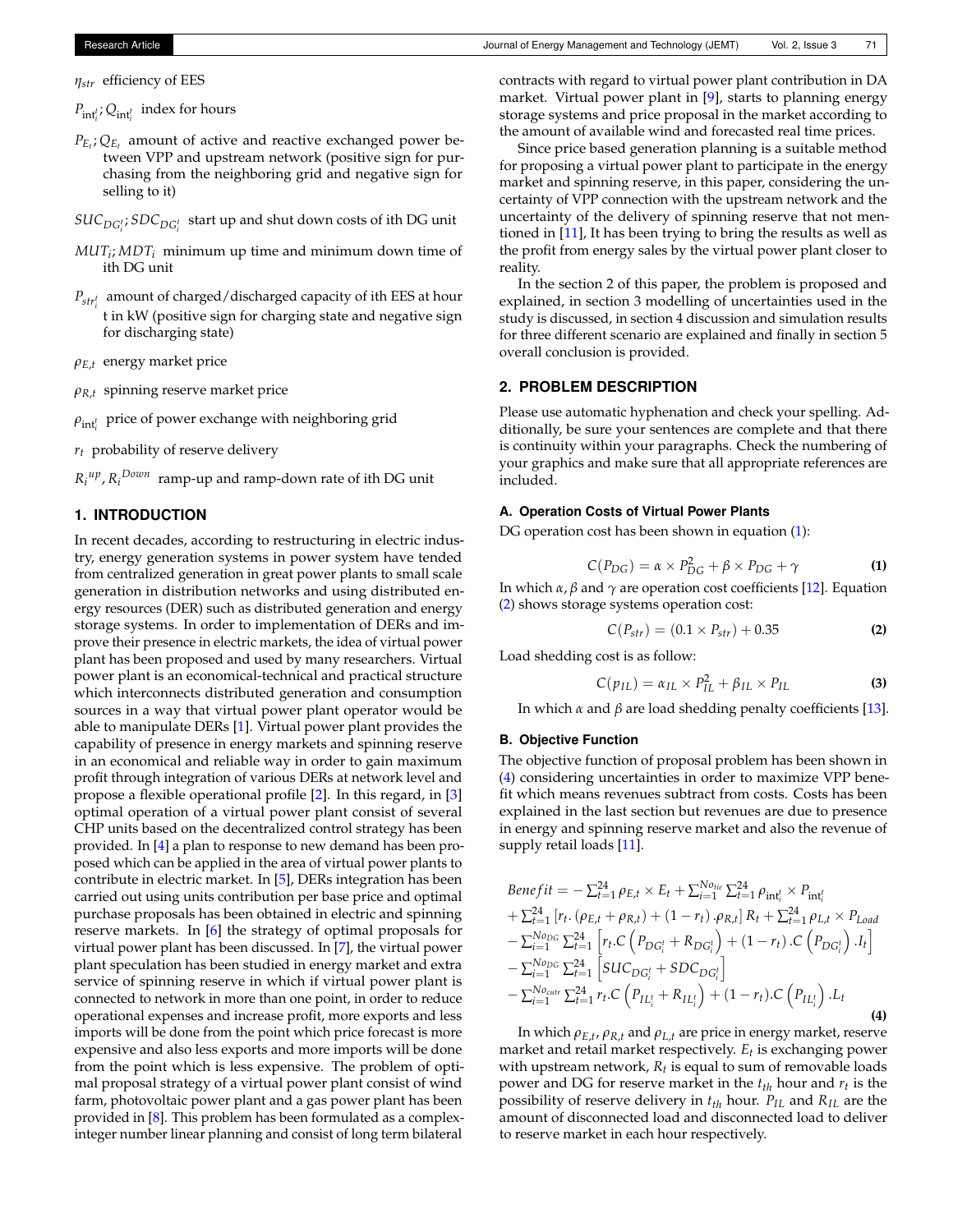#### **C. Problem Constraints**

• Please DG capacity constraint

$$
P_{DG}^{\min} \le (P_{DG} + R_{DG}) \le P_{DG}^{\max}
$$
 (5)

• Removable load constraint

$$
0 \le (P_{IL} + R_{IL}) \le P_{IL}^{\max}
$$
 (6)

• DG upper limit

$$
(P_{DG^{t+1}} - P_{DG^t}) \le R^{Up}, \forall t = 1, 2, ..., 24
$$
 (7)

• DG lower limit

$$
(P_{DG^t} - P_{DG^{t+1}}) \le R^{Down}, \forall t = 1, 2, ..., 24
$$
 (8)

• Energy storage constraints

$$
-(Cap_i^{t-1} - P_{str_i^t}^{min}) \le \sum_{k=1}^{24} P_{str_i^t} \le (P_{str_i^t}^{max} - Cap_i^{t-1}) \quad \textbf{(9)}
$$

$$
Capt - Capt-1 \le Rch, \forall t = 1, 2, ..., 24
$$
 (10)

$$
Cap^{t-1} - Cap^t \le R_{Dch}, \forall t = 1, 2, ..., 24
$$
 (11)

• Power balance constraint

$$
P_{E_t} + R_{E_t} + P_{DG_t^t} + P_{int_t^t} + P_{IL_t^t} + (P_{Ch_t^t} - \eta P_{DCh_t^t})
$$
  
-
$$
P_{load_t} = \sum_{j=1}^{N} |V_{i,t}| |V_{j,t}| |Y_{ij}| \cos(\delta_{j,t} - \delta_{i,t} + \theta_{ij})
$$
 (12)

AND  $i \in S_b : t = 1, 2, 3, ...$ 24

# **3. UNCERTAINTIES MODELLING**

A In this study, uncertainties in energy price, load, reserve delivery and also VPP connection with upstream Network have been investigated. To generate stochastic data, log-normal probability distribution function (PDF) is deployed for price values [\[14\]](#page-7-12), while load values are generated using normal PDF.

## **A. Scenario generation for price value And Reserve Delivery**

The price data which is extracted from [\[15\]](#page-7-13) comprises both anticipated price values and corresponding standard deviations resulted from price forecast procedure. Having generated 1000 random price scenarios, a 1000 branch fan-type scenario tree is built and reduced to 30 scenarios using backward reduction method afterwards. Each scenario represents three strings for energy, reserve, and retail prices for a 24 h time horizon. Every member of this string is generated using log-normal PDF with a mean value equal to forecasted price and standard deviation as mentioned before. Also, to indicate reserve uncertainty, a parameter (*rt*) has been used in the objective function which is equivalent to 0.9.

### **B. Scenario generation for load value**

In order To include load uncertainty, load curve is uniformly scaled with a five step load factor as shown in Table[.1.](#page-2-0) The probability values assigned to load factors represent a stepwise estimation of normal PDF with a mean value equal to 1 and a standard deviation equal to 0.1.

<span id="page-2-0"></span>**Table 1.** The Probable Distribution is attributed to the uncertainty in load with Upstream Network

| Scenario | Load factor | Probability |
|----------|-------------|-------------|
|          | 1.1         | 0.1         |
| 2        | 1.05        | 0.2         |
| 3        |             | 0.4         |
|          | 0.95        | 0.2         |
| 5        | 0.9         | 0.1         |

<span id="page-2-1"></span>**Table 2.** The Probable Distribution is attributed to the uncertainty in exchange power with upstream Network

| Scenario | Exchange power factor | Probability |
|----------|-----------------------|-------------|
|          |                       | $\cup$      |
|          | 0.8                   | 02          |
|          | 0.6                   | 0 I         |

#### **C. Uncertainty in VPP connection with upstream network**

To consider the uncertainty of the connection with upstream network, which is the uncertainty in the exchange of power with the upstream network, three modes are considered, for which a probability coefficient is assumed for each case in accordance with table[.2.](#page-2-1)

#### **D. Uncertainty augmented objective function**

To observe the effect of uncertain parameters on benefit, the expected value of the benefit is maximized [\[11\]](#page-7-9):

$$
Benefit_{expected} = \sum_{s=1}^{s} P_s \times Benefit_s
$$
 (13)

In case, price,load and connection with upstream network are deemed as stochastic parameters, the probability of each scenario is the product of corresponding probabilities associated to price and load and connection with upstream scenarios.

# **4. SIMULATION RESULTS ANALYSIS**

In this section, numerical results from the proposed method has been discussed for a 4-bus system with a 24 hour time horizon which has been shown in Fig. [1.](#page-3-0) The forecasted load curve has been shown in Fig[.2](#page-3-1) for 24 hour period [\[11\]](#page-7-9). Estimated price of energy market, retail and reserve market has been indicated in Fig[.3](#page-3-2) [\[11\]](#page-7-9). In this study, the main focus is on VPP performance in reserve and energy markets. In order to study the impacts of present uncertainties on VPP performance in real environment, four scenarios with different uncertainties has been considered. In the first scenario, VPP performance is assessed in spinning reserve and energy markets without considering any uncertainty in energy, load, reserve delivery and also VPP connection with upstream network. In the second Scenario, only energy price values has been assumed as parameters with uncertainty in the market. In the third scenario, energy, load and reserve delivery are considered as parameters with uncertainties. Finally in the fourth scenario, the uncertainties in the third scenario and also uncertainty of VPP connection to upstream network have been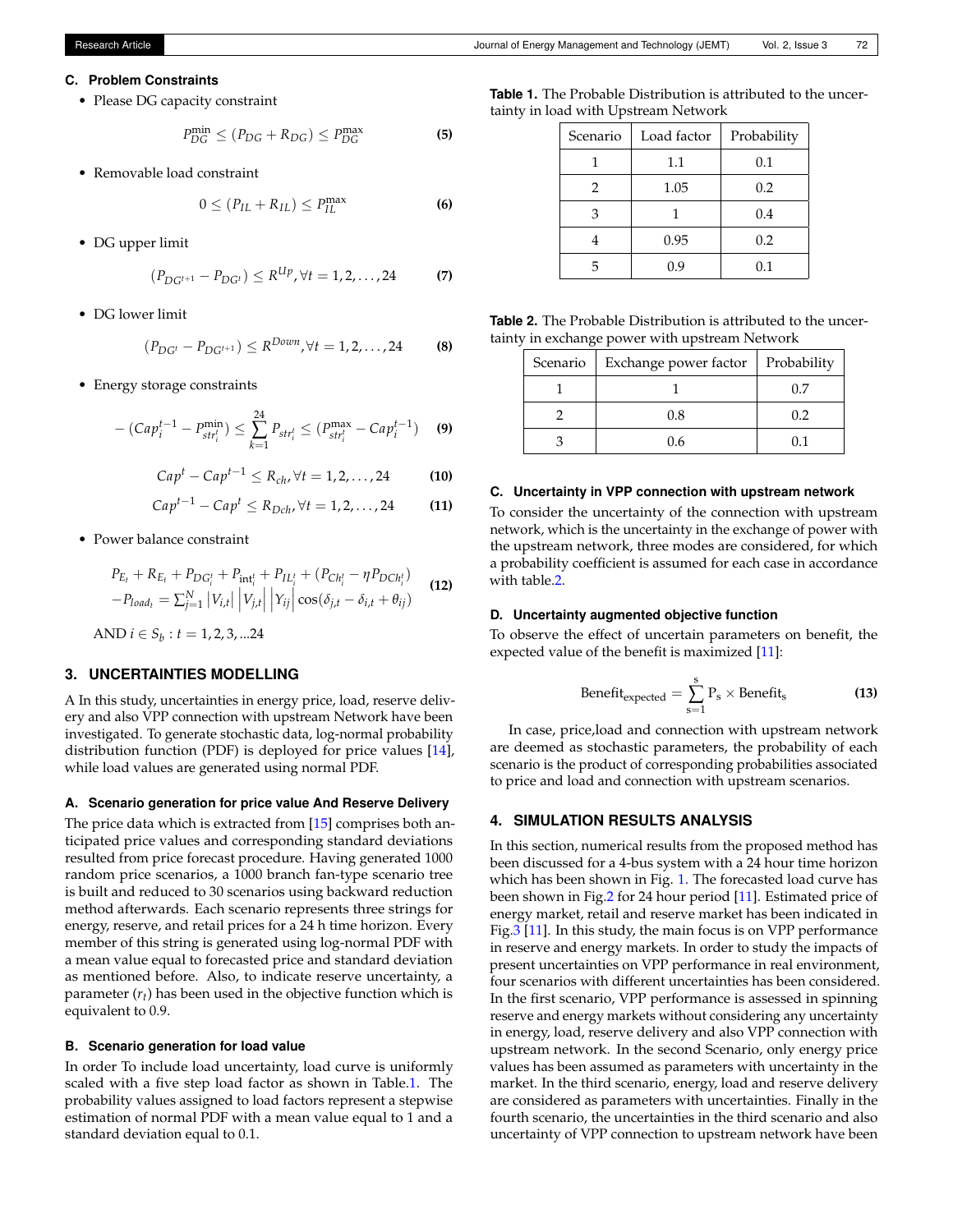<span id="page-3-0"></span>

**Fig. 1.** understudy System

<span id="page-3-1"></span>

**Fig. 2.** Predicted Total Load In The Next 24 Hours

<span id="page-3-2"></span>

**Fig. 3.** Predicted Price in the Next 24 Hours

considered. Also, photovoltaic unit in the proposed model has been used only in the fourth scenario. Simulation is done in MATLAB environment using TLBO algorithm.

#### **A. The First Scenario: without uncertainty**

This scenario indicates the VPP behavior in energy and reserve market based on the definite amounts for load and energy price. Also, in this scenario, there is no uncertainty in reserve delivery and connection with upstream network. In Table. [3,](#page-3-3) DG source performance in reserve and energy markets, energy storage behavior and the amount of disconnected loads by VPP is indicated. According to Table. [3,](#page-3-3) DG generation is maximum in time period of 1-15. The reason is that in the mentioned time period, the average cost of power generated by DG is 9.5 local currency per kilowatts while energy supply cost during 1-11

<span id="page-3-3"></span>

|--|

| Hour           | <b>Total DG</b><br>Generation,<br>kW | DG generation<br>for Energy<br>market,<br>kW | DG generation<br>for Reserve<br>market,<br>kW | Charging and<br>discharging Of<br>EES, kWh | Interrupted<br>load, kW |
|----------------|--------------------------------------|----------------------------------------------|-----------------------------------------------|--------------------------------------------|-------------------------|
| $\mathbf{1}$   | 100                                  | 70                                           | 30                                            | 5                                          | $\mathbf{0}$            |
| $\overline{2}$ | 100                                  | 70                                           | 30                                            | 17                                         | $\mathbf{0}$            |
| 3              | 100                                  | 70                                           | 30                                            | 29                                         | $\boldsymbol{0}$        |
| $\bf{4}$       | 100                                  | 70                                           | 30                                            | 41                                         | $\mathbf 0$             |
| 5              | 100                                  | 70                                           | 30                                            | 53                                         | $\boldsymbol{0}$        |
| 6              | 100                                  | 70                                           | 30                                            | 65                                         | $\mathbf{0}$            |
| $\overline{7}$ | 100                                  | 70                                           | 30                                            | 65                                         | 25                      |
| 8              | 100                                  | 70                                           | 30                                            | 65                                         | 25                      |
| 9              | 100                                  | 70                                           | 30                                            | 65                                         | $\boldsymbol{0}$        |
| 10             | 100                                  | 70                                           | 30                                            | 65                                         | $\mathbf{0}$            |
| 11             | 100                                  | 70                                           | 30                                            | 53                                         | 25                      |
| 12             | 100                                  | 70                                           | 30                                            | 41                                         | 25                      |
| 13             | 100                                  | 70                                           | 30                                            | 29                                         | 25                      |
| 14             | 100                                  | 70                                           | 30                                            | 17                                         | 25                      |
| 15             | 100                                  | 70                                           | 30                                            | 5                                          | 25                      |
| 16             | $\boldsymbol{0}$                     | $\mathbf 0$                                  | $\boldsymbol{0}$                              | 5                                          | $\boldsymbol{0}$        |
| 17             | $\boldsymbol{0}$                     | $\mathbf 0$                                  | $\boldsymbol{0}$                              | 17                                         | $\boldsymbol{0}$        |
| 18             | $\boldsymbol{0}$                     | $\mathbf 0$                                  | $\boldsymbol{0}$                              | 29                                         | $\boldsymbol{0}$        |
| 19             | $\mathbf{0}$                         | $\mathbf{0}$                                 | $\boldsymbol{0}$                              | 41                                         | $\mathbf{0}$            |
| 20             | $\boldsymbol{0}$                     | $\boldsymbol{0}$                             | $\boldsymbol{0}$                              | 41                                         | $\boldsymbol{0}$        |
| 21             | $\mathbf{0}$                         | $\mathbf{0}$                                 | $\mathbf{0}$                                  | 41                                         | $\mathbf{0}$            |
| 22             | 100                                  | 70                                           | 30                                            | 29                                         | $\mathbf{0}$            |
| 23             | 100                                  | 70                                           | 30                                            | 17                                         | $\boldsymbol{0}$        |
| 24             | 100                                  | 70                                           | 30                                            | 5                                          | $\boldsymbol{0}$        |

<span id="page-3-4"></span>

**Fig. 4.** Results for VPP decision making in scenario 1

from the upstream network is 11.5 local currency and during hours 11-15 is 14.5 local currency. So, DG generation with maximum power is not economically logical. Also, it is assumed that there is no uncertainty in reserve delivery  $(r_t = 1)$  therefor, DG sources prefer to provide maximum reserve capacity to achieve maximum profit in this scenario. Summary of the behavior of VPP in this scenario is presented in Fig. [4.](#page-3-4)

It should be noted that, reserve must ready to use in 10 minutes and since reserve preparation speed is 30 kw/min, so it can deliver only 30kw to market as reserve. During the hours 16-21, since the cost of purchasing energy from market is less than the cost of production by DG, so VPP prefers to buy from market to supply its load and during hours 22-24 is same as 1-15. It should be noted that disconnected load power is devoted to reserve market. Table[.3](#page-3-3) indicates that during hours 7-8 and 11- 13, operator obtains more profit to VPP through remove system load and devote it to reserve market.

Also, due to storage capacity and charging speed (12kw/hr),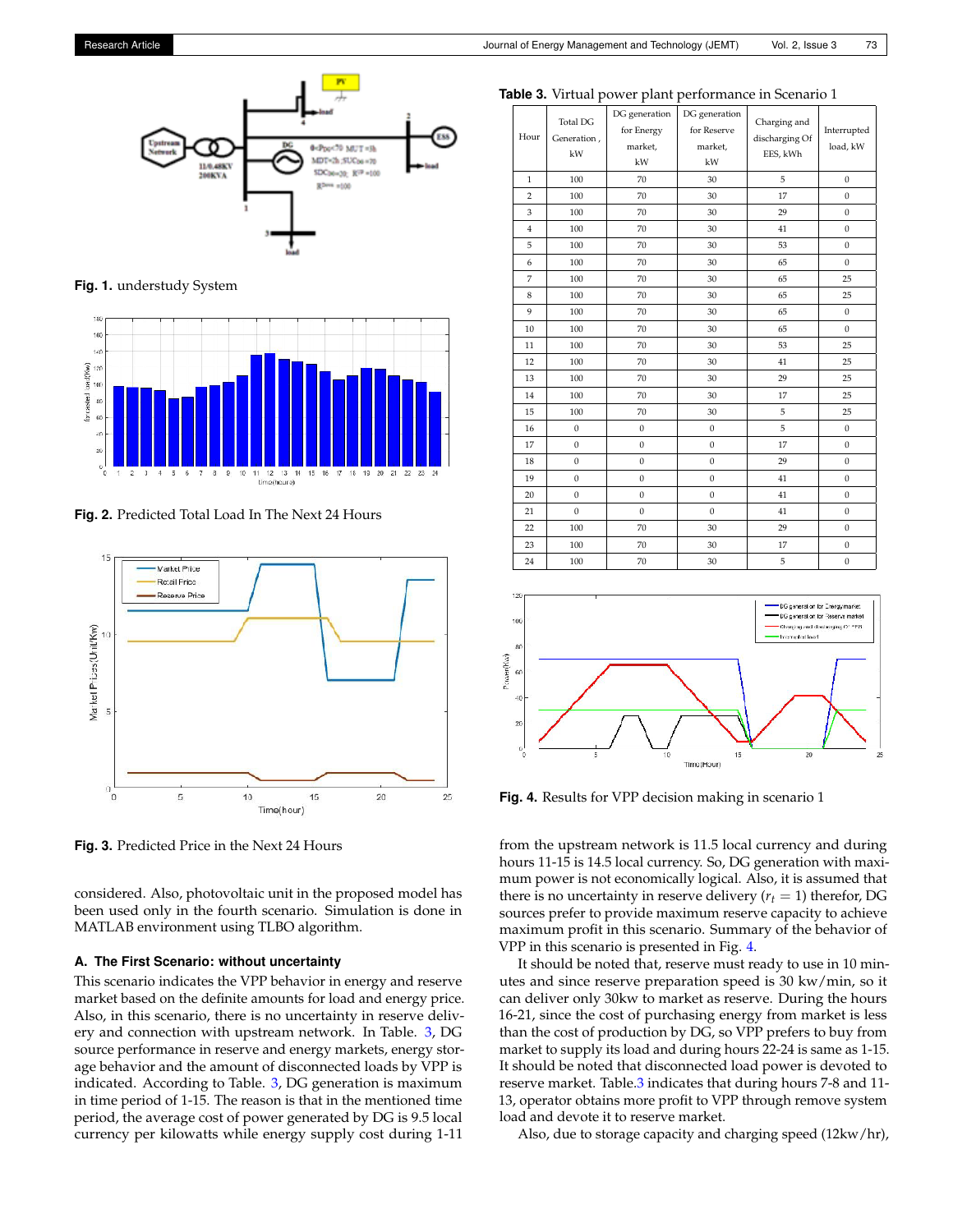| Benefit / Hour | Scenario 1 | Scenario 2 | Scenario 3 | Scenario 4 | Scenario 5 |
|----------------|------------|------------|------------|------------|------------|
| $\mathbf{1}$   | $-78$      | $-74.85$   | $-74.85$   | $-72.12$   | $-74.4$    |
| $\overline{2}$ | $-152.5$   | $-80.48$   | $-82.4$    | $-79.34$   | $-79.51$   |
| 3              | $-146$     | $-59.75$   | $-59.75$   | $-63.32$   | $-63.29$   |
| 4              | $-140$     | $-25.3$    | $-26.3$    | $-27.41$   | $-29.5$    |
| 5              | $-144.65$  | $-58.5$    | $-58$      | $-58.3$    | $-61.51$   |
| 6              | $-152.45$  | $-76.8$    | $-76.47$   | $-76.8$    | $-72.97$   |
| $\overline{7}$ | 53.1       | $-5$       | $-5.4$     | $-4.65$    | $-5.3$     |
| 8              | 35.62      | $-24.9$    | $-22.9$    | $-23.27$   | $-24.4$    |
| 9              | 2.3        | $-83.6$    | $-83.6$    | $-81.84$   | $-83.47$   |
| 10             | 162.34     | 182.3      | 179.1      | 180.4      | 180.8      |
| 11             | 274.3      | 224.6      | 221.6      | 221.2      | 223.6      |
| 12             | 266.5      | 195.9      | 193.85     | 189.62     | 184.1      |
| 13             | 284.12     | 248.3      | 240.3      | 238.34     | 239.65     |
| 14             | 300.87     | 266.62     | 260.12     | 257.1      | 257.43     |
| 15             | 329        | 239.4      | 240.3      | 236.61     | 236.71     |
| 16             | 463.65     | 437.45     | 427.45     | 421.13     | 423.48     |
| 17             | 172.91     | 229.24     | 229.24     | 231.76     | 229.78     |
| 18             | 174.53     | 206.2      | 203.3      | 205.51     | 206.39     |
| 19             | 182        | 226.83     | 228.47     | 227.71     | 229.83     |
| 20             | 273.65     | 234.68     | 229.68     | 228.6      | 224.12     |
| 21             | 264        | 267.8      | 267.65     | 259.23     | 254.62     |
| 22             | 30         | 30.4       | 30.4       | 32.51      | 33.63      |
| 23             | 114        | 119.52     | 120.52     | 118.94     | 117.1      |
| 24             | 116.65     | 164.5      | 155.1      | 152.19     | 151.4      |
| Net Benefit    | 2650.88    | 2785.56    | 2739.41    | 2709.6     | 2694.29    |

<span id="page-4-0"></span>**Table 4.** Benefit of VPP in different Scenario (monetary unit)

it is observed that storage is charged at maximum speed in hours 1-6 and due to the constant price of energy market during hours 7-10, storage has no discharge but during hours 11-15 when the market price rises, the storage is discharged at maximum speed to reach its minimum capacity of 5 kilowatts. The storage is charged again in hours 16-19 with its maximum speed to sell stored energy at a higher prices in hours 21-24. During the hours 7-8 and 11-15, removable loads up to 25 kilowatts are disconnected. The reason is that load shedding allows the VPP to release DG source capacity to offer in the reserve market which leads to more profit. Table. [4](#page-4-0) shows VPP profit for 24 hours for all Scenarios. As it can be observed, there is no requirement for a positive profit in the whole hours in order to achieve maximum profit and the objective of VPP is maximize profit throughout the entire period.

#### **B. The Second Scenario: uncertainty in energy price**

In this scenario, price in energy and reserve markets is considered as random parameter and its impact on VPP performance has been investigated. Results in the table 4 indicate that in comparison to the first scenario, DG generations has not changed much and power devoted to reserve market remained unchanged due to potential profitability in reserve market and maximum reserve capacity, which is 30kw, is available in the market. According to the results in Table[.5,](#page-4-1) considering uncertainty in energy price has more impact on storage performance. The amount of changes in disconnected loads to offer in the reserve market has slight changes compared to the first scenario which emphasizes the profitability of contribution in reserve market. The profit of VPP in this scenario has been shown in the table.4 which is higher than total profit of the first scenario.

<span id="page-4-2"></span>

<span id="page-4-1"></span>**Fig. 5.** Results for VPP decision making in scenario 2

**Table 5.** Virtual power plant performance in Scenario 2

| Total DG       |                  | DG generation | DG generation    | Charging and   |                  |
|----------------|------------------|---------------|------------------|----------------|------------------|
| Hour           | Generation,      | for Energy    | for Reserve      | discharging Of | Interrupted      |
|                | kW               | market,       | market,          | EES, kWh       | load, kW         |
|                |                  | kW            | kW               |                |                  |
| $\,1$          | 98.22            | 68.22         | 30               | 5              | $\mathbf{0}$     |
| $\overline{c}$ | 98.33            | 68.33         | 30               | 12.33          | $\mathbf{0}$     |
| 3              | 98.5             | 68.5          | 30               | 16.53          | $\mathbf{0}$     |
| $\overline{4}$ | 97.43            | 67.43         | 30               | 21.73          | $\mathbf{0}$     |
| 5              | 99.1             | 69.1          | 30               | 30.83          | $\mathbf{0}$     |
| 6              | 95.29            | 65.29         | 30               | 33.2           | $\mathbf{0}$     |
| 7              | 96.33            | 66.33         | 30               | 37.22          | 24.45            |
| 8              | 98.23            | 68.23         | 30               | 37.32          | 24.26            |
| 9              | 97.33            | 67.33         | 30               | 42.66          | $\boldsymbol{0}$ |
| 10             | 95.66            | 65.66         | 30               | 43             | $\Omega$         |
| 11             | 99.33            | 69.33         | 30               | 44.2           | 25               |
| 12             | 100              | 70            | 30               | 35.44          | 24.69            |
| 13             | 100              | 70            | 30               | 21.66          | 24.9             |
| 14             | 100              | 70            | 30               | 19.69          | 24.57            |
| 15             | 100              | 70            | 30               | 10.3           | 24.49            |
| 16             | $\boldsymbol{0}$ | $\mathbf{0}$  | $\boldsymbol{0}$ | 5              | $\mathbf{0}$     |
| 17             | $\mathbf{0}$     | $\mathbf{0}$  | $\mathbf{0}$     | 11.49          | $\mathbf{0}$     |
| 18             | $\mathbf{0}$     | $\mathbf{0}$  | $\mathbf{0}$     | 18.5           | $\mathbf{0}$     |
| 19             | $\mathbf{0}$     | $\mathbf{0}$  | $\mathbf{0}$     | 24.66          | $\mathbf{0}$     |
| 20             | $\mathbf{0}$     | $\mathbf{0}$  | $\mathbf{0}$     | 38.36          | $\mathbf{0}$     |
| 21             | $\mathbf{0}$     | $\mathbf{0}$  | $\mathbf{0}$     | 41             | $\mathbf{0}$     |
| 22             | 100              | 70            | 30               | 29             | $\mathbf{0}$     |
| 23             | 100              | 70            | 30               | 17             | $\mathbf{0}$     |
| 24             | 100              | 70            | 30               | 5              | $\boldsymbol{0}$ |

summary of the behavior of VPP in this scenario is presented in Fig[.5.](#page-4-2)

#### **C. The Third Scenario: uncertainty in energy price and load**

In this scenario, price in the energy market and forecasted load are assumed as random parameters. In Table. [6,](#page-5-0) DG performance in energy and spinning reserve markets and also the amount of disconnected loads by VPP are observed. The second, third and fourth columns state the DG generation for energy and reserve markets In which unlike the first and second scenarios, DGs are not shut off and it is because the uncertainty in provided load. In this scenario, DG generation for reserve market shows minor changes compared to first and second scenarios. Fifth column of the table.6 indicates power storage condition which shows significant changes compared to Table. [3](#page-3-3) and it is because of uncertainty in load and energy prices. The sixth column indicates the condition of removable loads and comparing with first scenario shows that removable loads are not sensitive to these random parameters. Table[.4](#page-4-0) shows also the hourly profits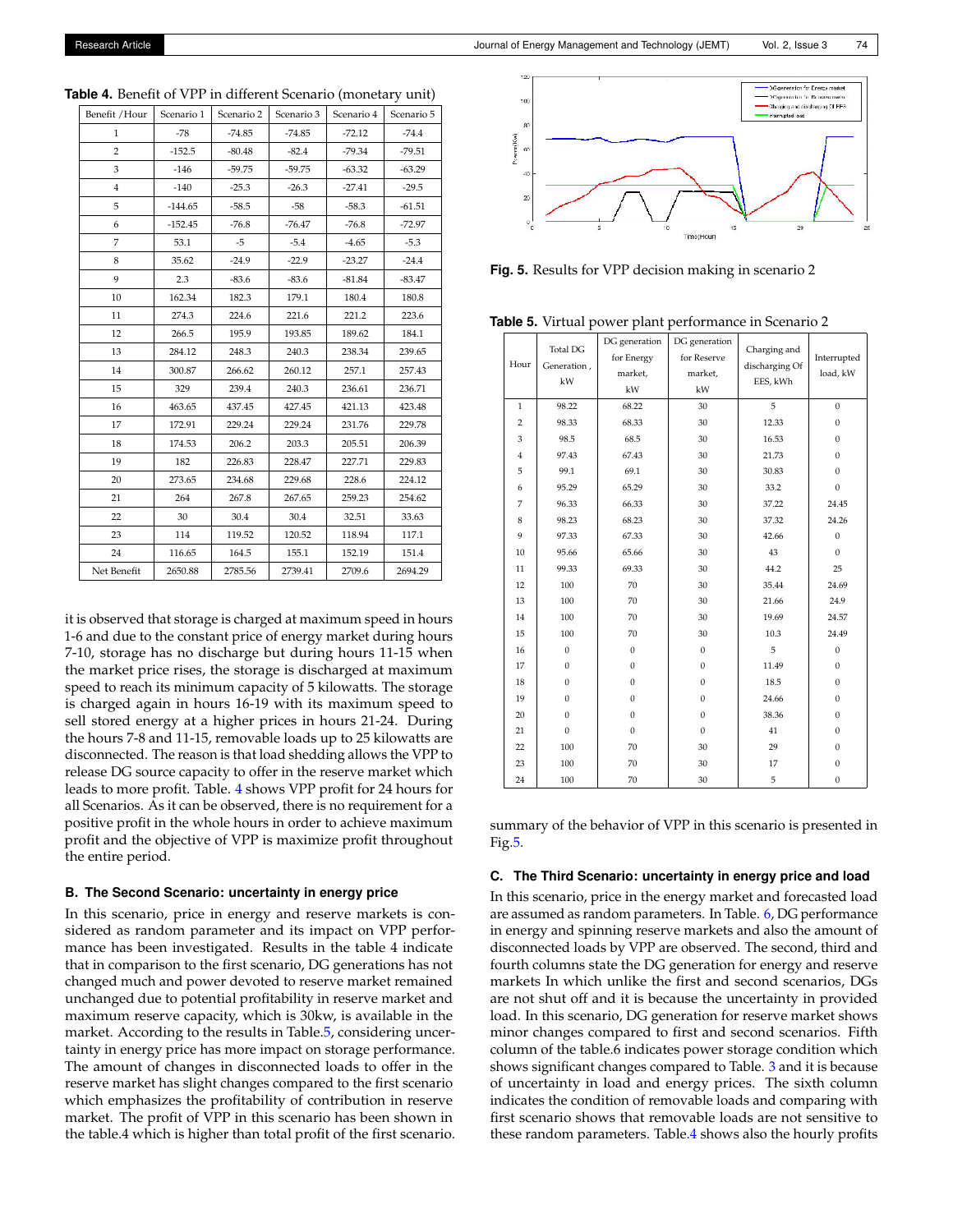| Hour           | <b>Total DG</b><br>Generation, | DG generation<br>for Energy | DG generation<br>for Reserve | Charging and<br>discharging Of | Interrupted      |
|----------------|--------------------------------|-----------------------------|------------------------------|--------------------------------|------------------|
|                | kW                             | market,                     | market,                      | EES, kWh                       | load, kW         |
|                |                                | kW                          | kW                           |                                |                  |
| $\mathbf{1}$   | 97.1                           | 67.1                        | 30                           | 5                              | $\mathbf{0}$     |
| $\overline{2}$ | 96.2                           | 66.2                        | 30                           | 10.9                           | $\mathbf{0}$     |
| 3              | 96.18                          | 66.28                       | 29.9                         | 15.1                           | $\mathbf{0}$     |
| $\overline{4}$ | 98.2                           | 68.2                        | 30                           | 17.2                           | $\boldsymbol{0}$ |
| 5              | 98.3                           | 68.3                        | 30                           | 22.2                           | $\mathbf{0}$     |
| 6              | 97.9                           | 67.9                        | 30                           | 28.4                           | $\mathbf{0}$     |
| $\overline{7}$ | 98.9                           | 68.9                        | 30                           | 31.4                           | 23.9             |
| 8              | 97.5                           | 67.5                        | 30                           | 38.1                           | 24.95            |
| 9              | 96.01                          | 66.08                       | 29.93                        | 42.1                           | $\mathbf{0}$     |
| 10             | 98.3                           | 68.36                       | 29.94                        | 44.3                           | $\boldsymbol{0}$ |
| $11\,$         | 99.2                           | 69.6                        | 29.6                         | 35.8                           | 23.26            |
| 12             | 100                            | 70.5                        | 29.5                         | 27.6                           | 24.3             |
| 13             | 100                            | 70.15                       | 29.85                        | 19.6                           | 24.35            |
| 14             | 99.8                           | 69.8                        | 30                           | 10.1                           | 24.3             |
| 15             | 100                            | 70                          | 30                           | 5                              | 24.2             |
| 16             | 2.01                           | 2.01                        | $\mathbf{0}$                 | 12.1                           | $\mathbf{0}$     |
| 17             | 2.003                          | 2.003                       | $\mathbf{0}$                 | 11.02                          | $\mathbf{0}$     |
| 18             | $\overline{c}$                 | $\overline{2}$              | $\mathbf{0}$                 | 26.04                          | $\mathbf{0}$     |
| 19             | 2.2                            | 2.1                         | 0.1                          | 33.1                           | $\mathbf{0}$     |
| 20             | $\overline{c}$                 | $\overline{2}$              | $\mathbf{0}$                 | 38.89                          | $\mathbf{0}$     |
| 21             | 2.0005                         | 2.0005                      | $\mathbf{0}$                 | 41.1                           | $\boldsymbol{0}$ |
| 22             | 100                            | 70                          | 30                           | 29                             | $\mathbf{0}$     |
| 23             | 100                            | 70                          | 30                           | 17                             | $\mathbf{0}$     |
| 24             | 100                            | 70                          | 30                           | 5                              | $\boldsymbol{0}$ |

<span id="page-5-0"></span>**Table 6.** Virtual power plant performance in Scenario 3

<span id="page-5-1"></span>

**Fig. 6.** Results for VPP decision making in scenario 3

of this scenario. summary of the behavior of VPP in this scenario is presented in Fig[.6.](#page-5-1)

# **D. The Fourth Scenario: uncertainty in energy, load and reserve delivery price**

In this scenario, price in energy, reserve and forecasted load markets have been considered as random parameters. Also, reserve delivery is 0.9. Table[.7](#page-5-2) shows the DG unit performance in energy and reserve markets. In this scenario, DG generation for contribute in energy market has no significant changes compared to the third scenario and uncertainty in reserve delivery has more impact on power allocated to spinning reserve market. The lower the possibility of reserve delivery, the risk of contribution in reserve market is higher and VPP allocates less power to that. The condition of storage have not changed much compared with the third scenario. Sixth column of the Table. [7](#page-5-2) shows the condition of removable loads which was expectable that less loads will be disconnected according to their allocation to reserve market and the reason is uncertainty in reserve delivery.

<span id="page-5-2"></span>**Table 7.** Virtual power plant performance in Scenario 4

| Hour           | <b>Total DG</b><br>Generation,<br>kW | DG generation<br>for Energy<br>market,<br>kW | DG generation<br>for Reserve<br>market,<br>kW | Charging and<br>discharging Of<br>EES, kWh | Interrupted<br>load, kW |
|----------------|--------------------------------------|----------------------------------------------|-----------------------------------------------|--------------------------------------------|-------------------------|
| 1              | 96.53                                | 67.3                                         | 29.23                                         | 5                                          | $\mathbf{0}$            |
| $\overline{2}$ | 95.32                                | 65.92                                        | 29.4                                          | 11.4                                       | $\mathbf{0}$            |
| 3              | 96.04                                | 67.02                                        | 29.02                                         | 14.8                                       | $\mathbf{0}$            |
| $\overline{4}$ | 97.91                                | 67.91                                        | 30                                            | 17.89                                      | $\mathbf{0}$            |
| 5              | 97.13                                | 68.14                                        | 28.99                                         | 21.8                                       | $\mathbf{0}$            |
| 6              | 96.07                                | 67.21                                        | 28.86                                         | 29.1                                       | $\mathbf{0}$            |
| $\overline{7}$ | 96.951                               | 68.12                                        | 28.831                                        | 33.14                                      | 23.6                    |
| 8              | 95.01                                | 67                                           | 28.01                                         | 36.37                                      | 23.83                   |
| 9              | 96.01                                | 66.01                                        | 27.62                                         | 41.51                                      | $\mathbf{0}$            |
| 10             | 93.63                                | 68.36                                        | 28.89                                         | 45.13                                      | $\mathbf{0}$            |
| 11             | 97.63                                | 69.6                                         | 28.03                                         | 36.33                                      | 23.1                    |
| 12             | 98.96                                | 70                                           | 28.96                                         | 25.76                                      | 23.4                    |
| 13             | 98.25                                | 69.9                                         | 28.35                                         | 20.1                                       | 22.56                   |
| 14             | 98.62                                | 69.2                                         | 29.42                                         | 11.031                                     | 24.06                   |
| 15             | 99.57                                | 69.92                                        | 29.65                                         | 5.2                                        | 23.41                   |
| 16             | 2.03                                 | 2.03                                         | $\theta$                                      | 11.4                                       | $\mathbf{0}$            |
| 17             | $\overline{2}$                       | $\overline{2}$                               | $\overline{0}$                                | 10.02                                      | $\mathbf{0}$            |
| 18             | $\overline{2}$                       | $\overline{2}$                               | $\boldsymbol{0}$                              | 27.73                                      | $\boldsymbol{0}$        |
| 19             | 2.12                                 | 2.12                                         | $\mathbf{0}$                                  | 32.41                                      | $\mathbf{0}$            |
| 20             | 2.004                                | 2.004                                        | $\mathbf{0}$                                  | 34.34                                      | $\boldsymbol{0}$        |
| 21             | 2.00012                              | 2.00012                                      | $\mathbf{0}$                                  | 42.021                                     | $\boldsymbol{0}$        |
| 22             | 99.91                                | 70                                           | 29.91                                         | 28.6                                       | $\mathbf{0}$            |
| 23             | 98.99                                | 70                                           | 28.99                                         | 17                                         | $\mathbf{0}$            |
| 24             | 99.7                                 | 69.86                                        | 29.84                                         | 5                                          | $\mathbf{0}$            |

<span id="page-5-3"></span>

**Fig. 7.** Results for VPP decision making in scenario 4

In Table. [4,](#page-4-0) hourly profits of VPP corresponding to the fourth scenario have been shown for 24-hour time horizon. summary of the behavior of VPP in this scenario is presented in Fig. [7.](#page-5-3)

# **E. The Fifth Scenario: uncertainty in load, energy price, reserve delivery and connection to upstream network with PV presence**

In this scenario, in addition to considering uncertainty in load, price, reserve delivery and connection with upstream network, a PV unit has been installed on the studied 4-bus system. As the sun radiation is a random parameter and output of the PV is based on that, it has been modelled as a bimodal distribution function which is combined of two Vibal distribution as follow [\[16\]](#page-7-14):

$$
f(G) = \omega\left(\frac{k_1}{C_1}\right)\left(\frac{G}{C_1}\right)^{(k_1-1)}e^{-\left(G/C_1\right)^{k_1}}
$$
  
+ 
$$
(1-\omega)\left(\frac{k_2}{C_2}\right)\left(\frac{G}{C_2}\right)^{(k_2-1)}e^{-\left(G/C_2\right)^{k_2}}
$$
 (14)

In which  $\omega = 0.3; k_1 = 2; k_2 = 10; C_1 = 0.4C_2$  and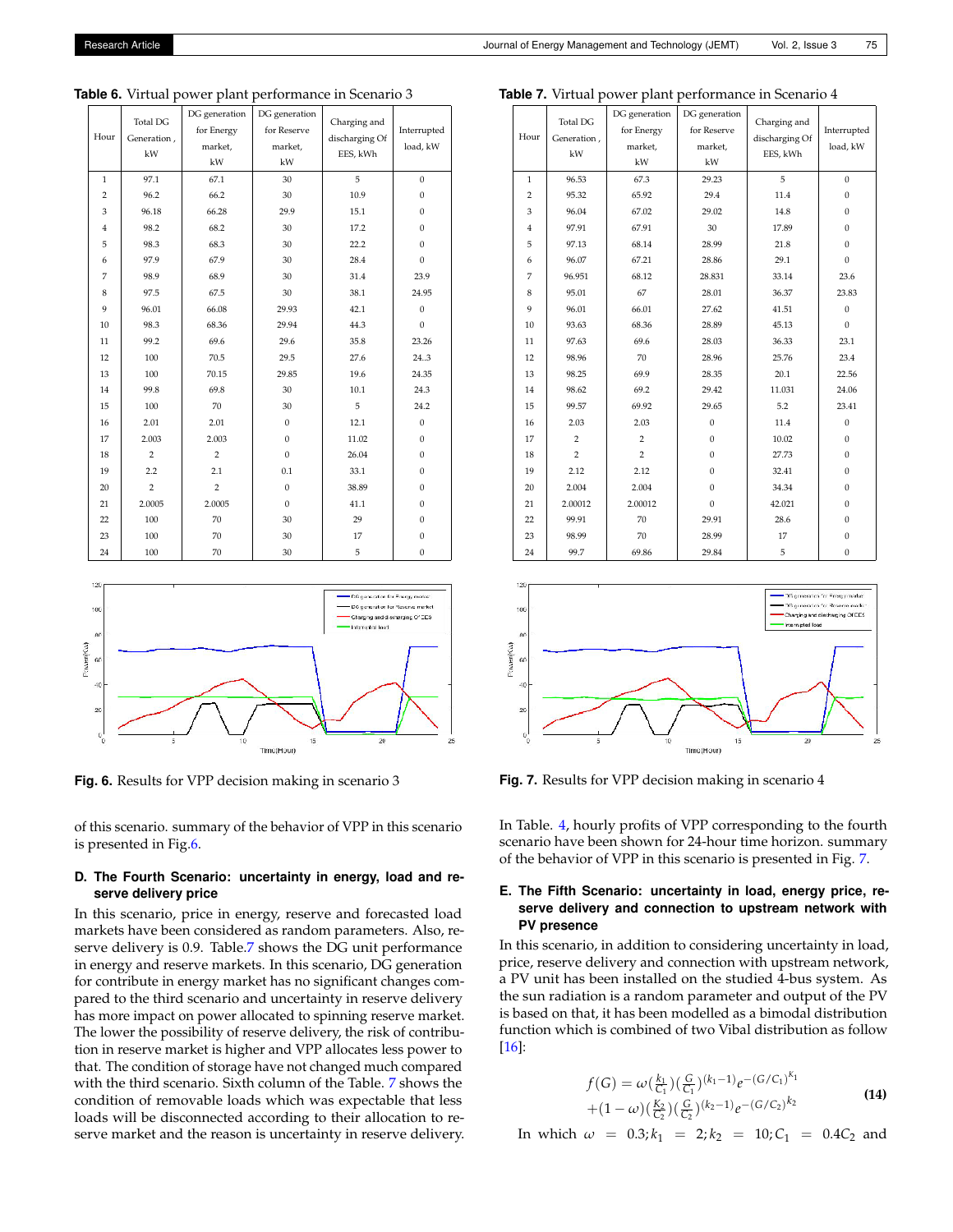| Hour           | <b>Total DG</b><br>Generation,<br>kW | DG generation<br>for Energy<br>market,<br>kW | DG generation<br>for Reserve<br>market,<br>kW | Charging and<br>discharging Of<br>EES, kWh | Interrupted<br>load, kW |
|----------------|--------------------------------------|----------------------------------------------|-----------------------------------------------|--------------------------------------------|-------------------------|
| $\mathbf{1}$   | 97.12                                | 67.92                                        | 29.2                                          | 5                                          | $\mathbf{0}$            |
| $\overline{2}$ | 95.13                                | 65.9                                         | 29.23                                         | 11.2                                       | $\mathbf{0}$            |
| 3              | 96.19                                | 67.1                                         | 29.09                                         | 15.01                                      | $\mathbf{0}$            |
| $\overline{4}$ | 97.97                                | 67.98                                        | 29.99                                         | 17.8                                       | $\mathbf{0}$            |
| 5              | 97.2                                 | 68.2                                         | 29                                            | 22.03                                      | $\Omega$                |
| 6              | 96.09                                | 67.26                                        | 28.83                                         | 29.5                                       | $\mathbf{0}$            |
| $\overline{7}$ | 97                                   | 68.16                                        | 28.84                                         | 33.1                                       | 23.5                    |
| 8              | 95.17                                | 67.1                                         | 28.07                                         | 36.04                                      | 23.75                   |
| 9              | 93.66                                | 66.08                                        | 27.58                                         | 41.4                                       | $\mathbf{0}$            |
| 10             | 97.21                                | 68.41                                        | 28.8                                          | 44.9                                       | $\mathbf{0}$            |
| 11             | 97.75                                | 69.66                                        | 28.09                                         | 36.3                                       | 23.14                   |
| 12             | 99.03                                | 70.03                                        | 29                                            | 25.64                                      | 23.41                   |
| 13             | 98.2                                 | 69.99                                        | 28.21                                         | 20.14                                      | 22.52                   |
| 14             | 98.58                                | 69.18                                        | 29.4                                          | 10.94                                      | 24.09                   |
| 15             | 99.45                                | 69.9                                         | 29.55                                         | 5.24                                       | 23.4                    |
| 16             | $\overline{2}$                       | $\overline{2}$                               | $\mathbf{0}$                                  | 11.46                                      | $\Omega$                |
| 17             | 2.02                                 | 2.02                                         | $\Omega$                                      | 9.96                                       | $\mathbf{0}$            |
| 18             | 2.016                                | 2.016                                        | $\mathbf{0}$                                  | 27.64                                      | $\mathbf{0}$            |
| 19             | 2.1                                  | 2.1                                          | $\mathbf{0}$                                  | 32.46                                      | $\mathbf{0}$            |
| 20             | 2.005                                | 2.005                                        | $\mathbf{0}$                                  | 34.4                                       | $\mathbf{0}$            |
| 21             | 2.008                                | 2.008                                        | $\mathbf{0}$                                  | 42.07                                      | $\mathbf{0}$            |
| 22             | 99.95                                | 70.01                                        | 29.94                                         | 28.69                                      | $\mathbf{0}$            |
| 23             | 99.06                                | 70.06                                        | 29                                            | 16.95                                      | $\mathbf{0}$            |
| 24             | 99.8                                 | 69.9                                         | 29.9                                          | 5                                          | $\boldsymbol{0}$        |

<span id="page-6-2"></span>**Table 8.** Virtual power plant performance in Scenario 5

 $C_2$ is  $\frac{G_{mean}}{\Gamma(1+1/k_2)}$  In Fig. [9,](#page-6-0) probability distribution function of sun radiation can be seen in each hour and also sun radiation Intensity during 24 hours has been shown in Fig. [10.](#page-6-1) To calculate PV output power based on the sun radiation intensity, equation 14 is used.

$$
P_{out} = \eta^{PV} S^{PV} G \tag{15}
$$

In witch *η PV* is efficiency of PV, G is The intensity of the sun's radiation (KW/m2) and *S PV* is Cross section of Pv. So PV acts as a negative load in hours that has no generation. Table. [8](#page-6-2) shows the DG operation in energy and reserve markets in this scenario. In this scenario according to uncertainty in connection with upstream network, DG unit generates more power than the fourth scenario. Also, according to PV presence leads to purchase less power from upstream network. in this scenario unlike the first and scenario in which DG is shut off in cheap price hours, DG has not been shut off in order to reduce risk. There is no significant changes in the condition of storages and disconnected loads. VPP profit in this scenario like others has been shown Table. [4.](#page-4-0) Therefore In this scenario, VPP profit is less than second, third and fourth scenarios and is higher than the first scenario. Also like other scenarios, summary of the behavior of VPP in this scenario is presented in Fig. [8.](#page-6-3)

Results show that despite considering price uncertainty in the second scenario compared to first scenario, the amount of reserve capacity remained unchanged in the highest possible point due to potential profit. On the other hand, the power allocated to energy market during hours 1-3, 6-11 and 15 had insignificant changes compared to the first scenario which is due to energy price uncertainty. In the third scenario, load uncertainty has the most impact on storages and has no significant impact on disconnected loads which means that removable loads are not

<span id="page-6-3"></span>

**Fig. 8.** Results for VPP decision making in scenario 5

<span id="page-6-0"></span>

**Fig. 9.** The distributing function of the probability of the sun's radiation per hour

<span id="page-6-1"></span>

**Fig. 10.** The intensity of the sun's radiation per hour

sensitive to random parameters. In the fourth scenario, with considering reserve delivery uncertainty, the power allocated to reserve market is more impacted than the third scenario and the lower the cost of reserve delivery is reduced, the less power is allocated to this market despite Profitability of reserve market. In the fifth scenario, presence of different uncertainties causes VPP performance to get closer to reality and also considering the uncertainty in connection with upstream network leads to increase DG generation compared to the fourth scenario.